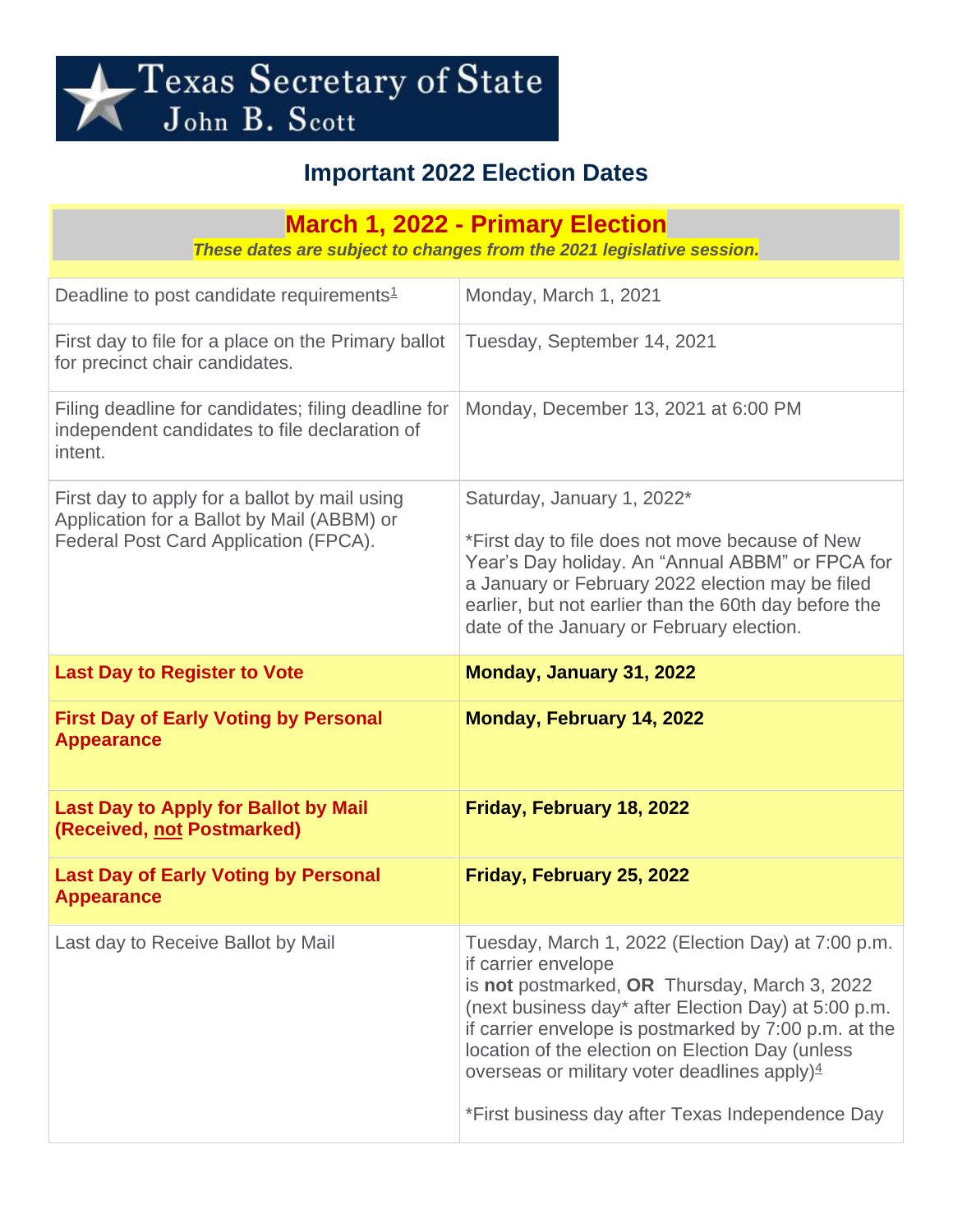|                                                                                                                                            | <b>Tuesday, May 24, 2022 - Primary Runoff Election</b>                                                                                                                                                                                                                                                                                                        |
|--------------------------------------------------------------------------------------------------------------------------------------------|---------------------------------------------------------------------------------------------------------------------------------------------------------------------------------------------------------------------------------------------------------------------------------------------------------------------------------------------------------------|
| First day to apply for a ballot by mail using<br>Application for a Ballot by Mail (ABBM) or<br><b>Federal Post Card Application (FPCA)</b> | Saturday, January 1, 2022*<br>*First day to file does not move because of New<br>Year's Day holiday. An "Annual ABBM" or FPCA<br>for a January or February 2022 election may be<br>filed earlier, but not earlier than the 60th day<br>before the date of the January or February<br>election.                                                                |
| <b>Last Day to Register to Vote</b>                                                                                                        | Monday, April 25, 2022                                                                                                                                                                                                                                                                                                                                        |
| <b>Last Day to Apply by Mail</b><br>(Received, not Postmarked)                                                                             | <b>Friday, May 13, 2022</b>                                                                                                                                                                                                                                                                                                                                   |
| <b>First Day of Early Voting by Personal</b><br><b>Appearance</b>                                                                          | <b>Monday, May 16, 2022</b>                                                                                                                                                                                                                                                                                                                                   |
| <b>Last Day of Early Voting by Personal</b><br><b>Appearance</b>                                                                           | <b>Friday, May 20, 2022</b>                                                                                                                                                                                                                                                                                                                                   |
| Last Day to Receive Ballot by Mail                                                                                                         | Tuesday, May 24, 2022 (Election Day) at 7:00<br>p.m. if carrier envelope<br>is not postmarked, OR Wednesday, May 25, 2022<br>(next business day after Election Day) at 5:00<br>p.m. if carrier envelope is postmarked by 7:00<br>p.m. at the location of the election on Election Day<br>(unless overseas or military voter deadlines<br>apply) $\frac{4}{7}$ |
| <b>Tuesday, November 8, 2022 - Uniform Election Date</b>                                                                                   |                                                                                                                                                                                                                                                                                                                                                               |
| Deadline to post candidate requirements $1$                                                                                                | Monday, November 8, 2021                                                                                                                                                                                                                                                                                                                                      |
| Deadline to Post Notice of Candidate Filing<br>Deadline (Local Political Subdivisions Only)                                                | Thursday, June 23, 2022 for local political<br>subdivisions that have a first day to file for their<br>candidates $1$                                                                                                                                                                                                                                         |
| First day to apply for a ballot by mail using<br>Application for a Ballot by Mail (ABBM) or<br>Federal Post Card Application (FPCA).       | Saturday, January 1, 2022*<br>*First day to file does not move because of New<br>Year's Day holiday. An "Annual ABBM" or FPCA<br>for a January or February 2022 election may be<br>filed earlier, but not earlier than the 60th day<br>before the date of the January or February<br>election.                                                                |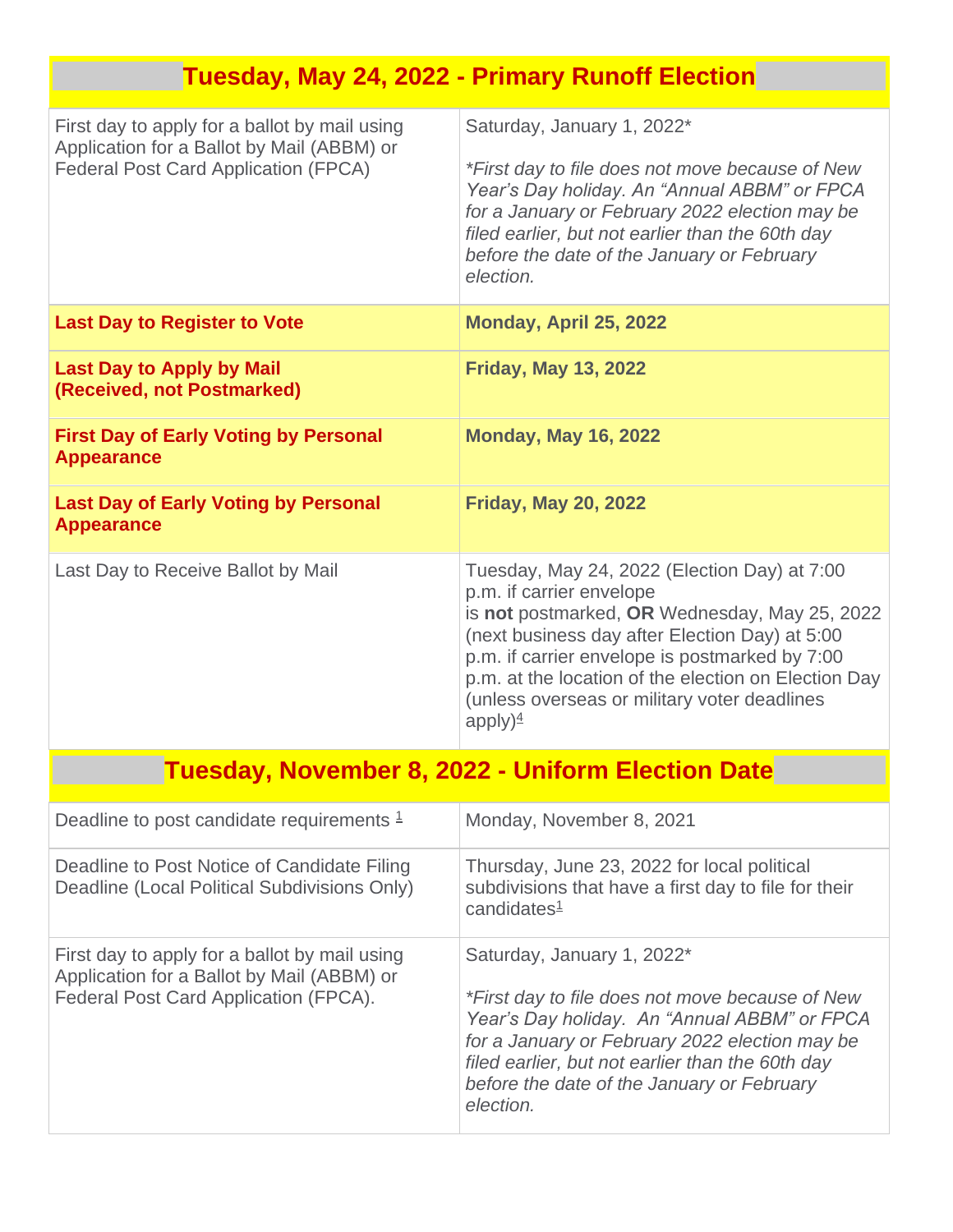| First Day to File for a Place on the General<br><b>Election Ballot (Local Political Subdivisions</b><br>Only)             | Saturday, July 23, 2022                                              |
|---------------------------------------------------------------------------------------------------------------------------|----------------------------------------------------------------------|
| First Day to File a Declaration of Write-in<br>Candidacy (General Election for State and<br><b>County Officers)</b>       | Saturday, July 23, 2022                                              |
| Last Day to Order General Election or Special<br>Election on a Measure                                                    | Monday, August 22, 2022                                              |
| Last Day to File for a Place on the General<br><b>Election Ballot (Local Political Subdivisions</b><br>Only) <sup>2</sup> | Monday, August 22, 2022 at 5:00 p.m.                                 |
| Last Day to File a Declaration of Write-in<br>Candidacy (General Election for State and<br><b>County Officers)</b>        | Monday, August 22, 2022                                              |
| Last Day to File a Declaration of Write-in<br>Candidacy (Local Political Subdivisions Only)                               | Friday, August 26, 2022                                              |
|                                                                                                                           |                                                                      |
| <b>Last Day to Register to Vote</b>                                                                                       | Tuesday, October 11, 2022* *First business<br>day after Columbus Day |
| <b>First Day of Early Voting by Personal</b><br><b>Appearance</b>                                                         | Monday, October 24, 2022                                             |
| <b>Last Day to Apply for Ballot by Mail</b><br>(Received, not Postmarked)                                                 | Friday, October 28, 2022                                             |
| <b>Last Day of Early Voting by Personal</b><br><b>Appearance</b>                                                          | Friday, November 4, 2022                                             |

<sup>1</sup> Section 2051.152 of the Government Code requires all political subdivisions with the authority to impose a tax maintain a publically accessible Internet website and post the date and location of the next election for officers of the political subdivision and the requirements and deadline for filing for candidacy of each elected office of the political subdivision, which shall be continuously posted for at least one year before the election day for the office.